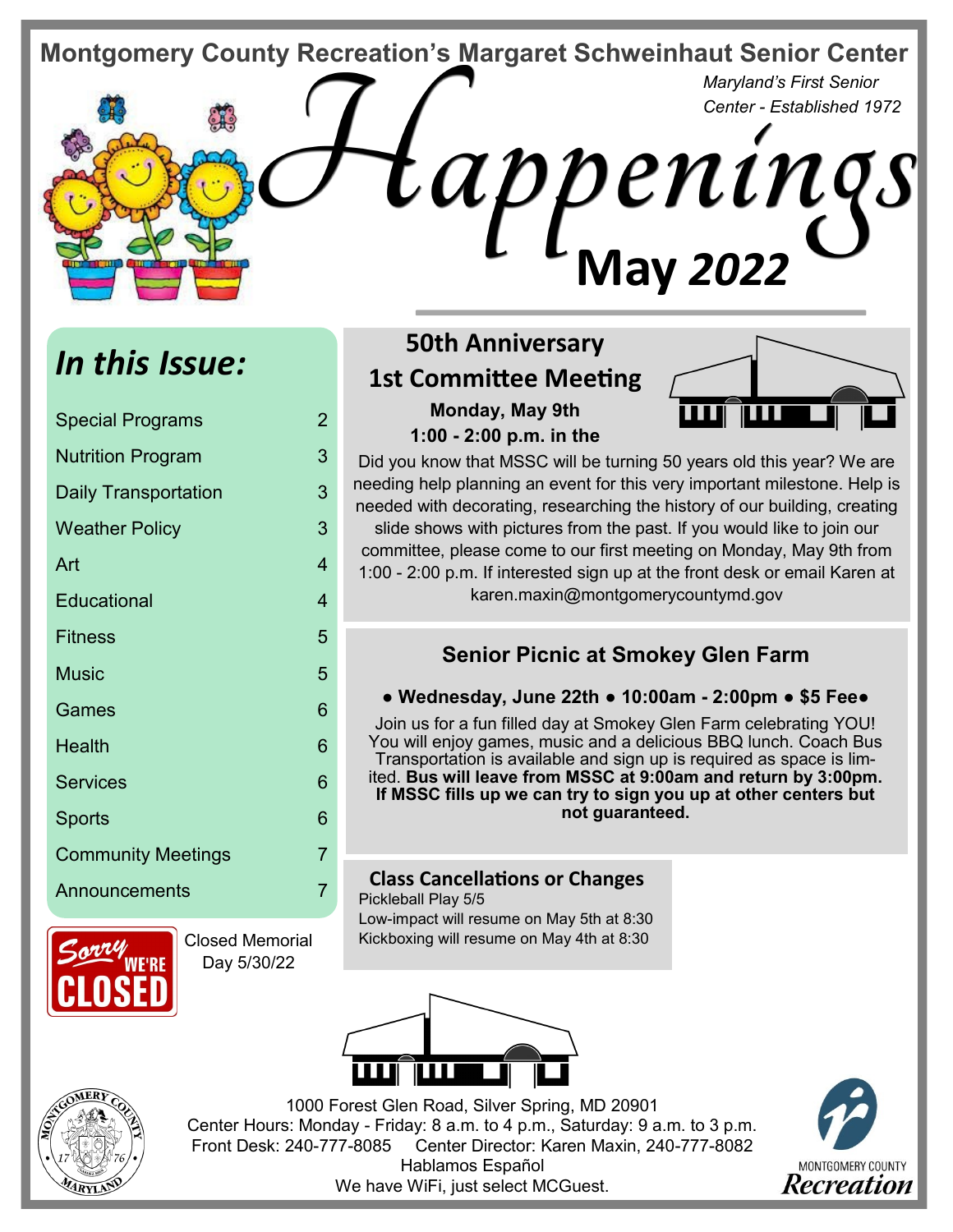# *Special Programs*

## **Living Well: A Self-Management Workshop**

#### **● Tuesdays 4/19/22 – 5/24/22 ● 9:30am – 12:00pm ● Garden Room**

Anyone living with a long-term health condition is welcome to attend this 6-session workshop to get tools to improve yoúr overall health and well-being. Discover new ways to break the "symptom cycle" and make action plans for a healthier, happier you.

#### **Angklung Music Lessons**

#### **● Saturdays ● 12:00pm - 2:00pm ● Garden Room**

The Angklung is a traditional Indonesian musical instrument made of bamboo. The Angklung ensemble is unique as the group of bamboo creates a harmony of sounds through different notes. Join us to learn how to play beautiful music with this Indonesian bamboo instrument. No experience necessary.

## **Keeping Seniors Safe by MoCo Police**

#### **● Wednesday, May 4 ● 10:00am - 11:00am ● Garden Room**

Our guest speakers will talk to us about personal safety, while out and in our homes. This presentation will provide tips and recommendations for keeping ourselves safe while shopping. Tips on avoiding becoming the victim of frauds and scam<u>s,</u> identity theft, computer crime, as well as correct use of the 911 emergency phone system will be covered. The speaker will provide opportunity for questions and answers as well. **Sign up at the front desk or by calling 240-777-8085.**

#### **Mothers Day Luncheon & Tea with Li Ly Chang ● Thursday, May 5th ● 12:00pm - 2:00pm ● Auditorium**

Join us for a luncheon & tea to honor all Mother's. Li Ly will play background music during lunch and then play music and explain the history of the music for the remainder of time. **Sign up is required as space is limited to 40 for this special luncheon, sign up at the center or call 240-777-8085.**

### **Cardmaking with Cindy Boccucci**

#### **● Saturday, May 7th ● 11:30am - 2:30pm ● Art Room**

Join us at the Center to learn how to make your own personal greeting, holiday, celebratory, and other types of cards! Materials will be provided. **Sign up at our registration area or call the center at 240-777-8085**. **\$5 fee, additional \$5 for extra materials.**

# **Encore Chorale Performance**

#### **● Monday, May 9th ● 12:00pm - 1:00pm ● Auditorium**

The Encore Chorale will perform a variety of pieces including Omnia Sole, West Side Story, Who Could Ask for Anything More, Alleluia Flourish, and more! The Conductor for the performance is Jeanne Kelly.

# **Angklung Performance**

#### **● Tuesday, May 10th ● 1:00pm - 2:00pm ● Auditorium**

Join us to celebrate Mother's Day and Asian American and Pacific Islander Heritage Month. There will be an opening dance, and closing with interactive Angklung performance where the audience are invited to join playing Angklung together.

## **Akhmedova Ballet Spring Preformance**

#### **● Saturday, May 28th ● 1:00pm - 2:30pm ● Auditorium**

The award-winning Akhmedova Ballet Academy has trained students for professional ballets all over the world, and they're returning to Schweinhaut for another breathtaking performance. Come see classically trained dancers accompanied with beautiful music!

## **DJ Tyzer Karaoke**

2

#### **● Friday, May 20th ● 12:30pm - 2:00pm ● Garden Room**

Warm up your vocal chords and get ready to sing! If you've never tried karaoke before you will not regret it!

**Pre-registration is required, sign up at the center or call 240-777-8085.** 

#### **Shopping Trip to Hillandale Shopping Center**

#### **● Thursday, May 26th ● 9:30am - 2:00pm ● Meets in Lobby**

Enjoy shopping at the thrift, grocery store, and the many other shops at Hillandale. Bus leaves MSSC at 9:30 and returns by 12:00 noon. **Pre-registration is required, sign up at the Front Desk.** 

#### **May Classic Movie Madness ● Garden Room**

**"Ronald Reagan This is the Army" ● Saturday, May 4th ● 12:30 - 2:15 p.m. ●** 

"**Happy Go Lovely" ● Wednesday, May 11th ● 12:30 - 2:15 p.m. ●** 

"**Road to Bali" ● Monday, May 16th ● 12:30 - 2:15 p.m. ●** 

 **"Milton Berle" ● Monday, May 23rd ● 12:30 - 2:15 p.m. ●**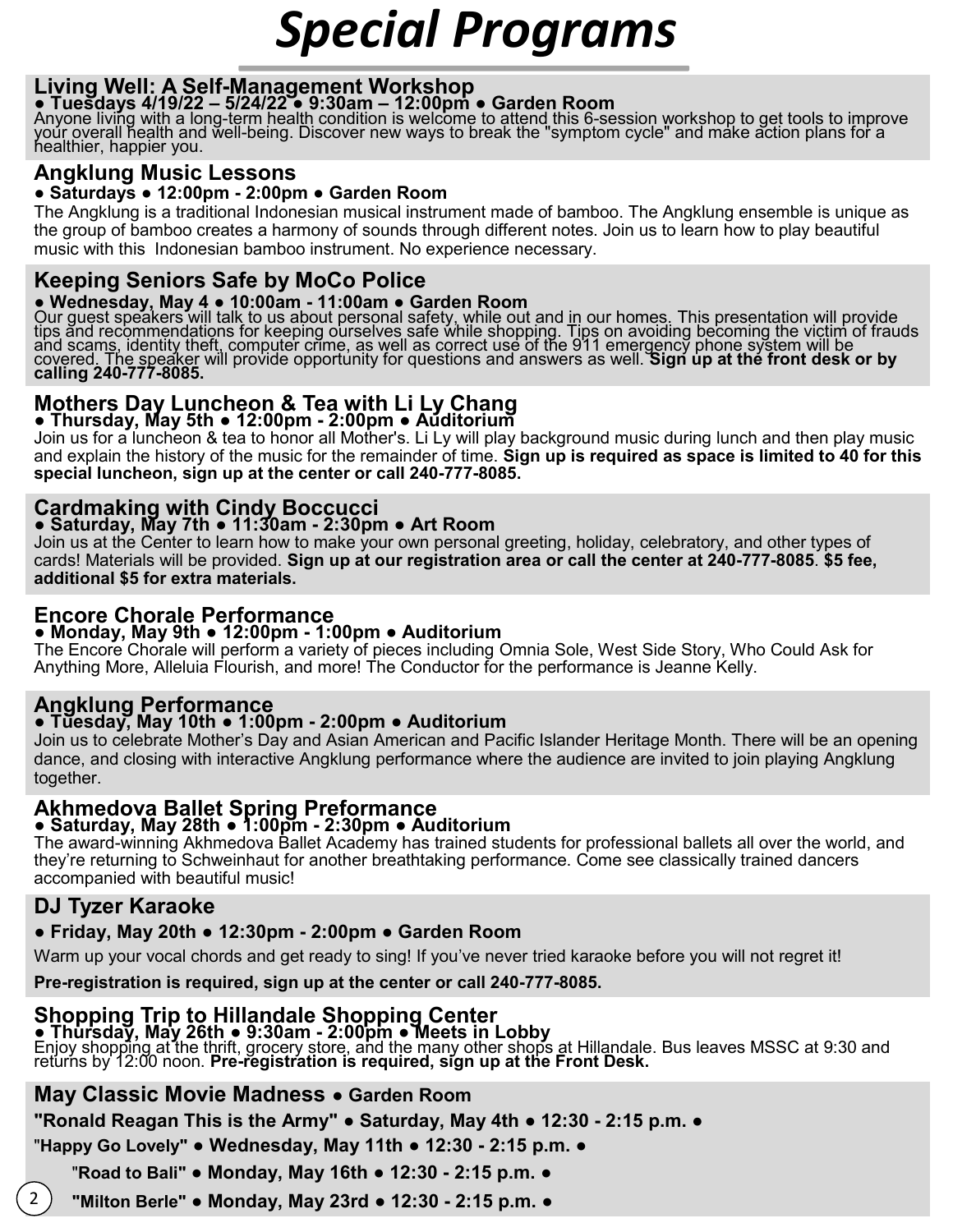# *Changes at MSSC*

z

Feedback!

We are having items taken from our center so we are making some changes. We are storing our equipment & supplies in locked closets. If you need to get into a locked room or closet please ask front desk staff for assistance. Keys for Instructors & Contractors are now kept at the front desk area for safe keeping and will be signed in & out daily by front desk staff.

Do you have a suggestion about a new activity or an idea you would like to **We Want Your** see at the center? We would love to hear from you! Please join us for Coffee & Conversations with Staff on the 3rd Thursday of the month at 9 am or put a note in our suggestion box located in the lobby by the schedule monitor.

*Nutrition Program - Socialize while enjoying a healthy meal!*

# **Monday through Friday ● Noon ● Almost Café**

The cost of the meal is \$5.93. For people age 60 or older, or a spouse of any age a voluntary contribution is requested. Guests, including caregivers, under age 60 pay full cost. Please contribute as much as you can. Contributions are used to serve more meals. The recommended donation is \$2.00. Please cancel your reservations for lunch at Schweinhaut Senior Center, Monday through Friday, by noon a day in advance.

**For more information, call 240-777-8085 and ask for the Nutrition Site Manager.**

# *Daily Transportation— Door to Door Transportation*

# **Monday through Friday ● Pick ups start at 8am ● Leaves the center at 2pm**

Our daily bus to the center is available for pick up in our area. For more information and to see if you are in our pick up area, please call 240-777-8085 and speak to the Nutrition Manager.

**Changes or cancellations, call Evelyn Kittrell at 301-255-4214.**

# *Montgomery County Inclement Weather Policy*

If Montgomery County Public Schools are closed MSSC will be closed, If there is a delayed opening MSSC opens at 10:00am.

When Montgomery County Recreation must close or cancel programs due to inclement weather or other circumstances related to participant and staff safety the first notification is made through Montgomery County's emergency notification system, [Alert Montgomery.](https://member.everbridge.net/index/1332612387832009#/login) Alert Montgomery provides accurate, immediate emergency notifications from Montgomery County to your cell, work or home phone, via text, email or voice message.

Real-time emergency updates can also be accessed at our Recreation Website or call 240-777-6889, or visit our Facebook or Twitter.

Given that participants and employees often travel distances and weather conditions may vary considerably across the county, residents are advised to exercise caution and consider personal safety as their first priority.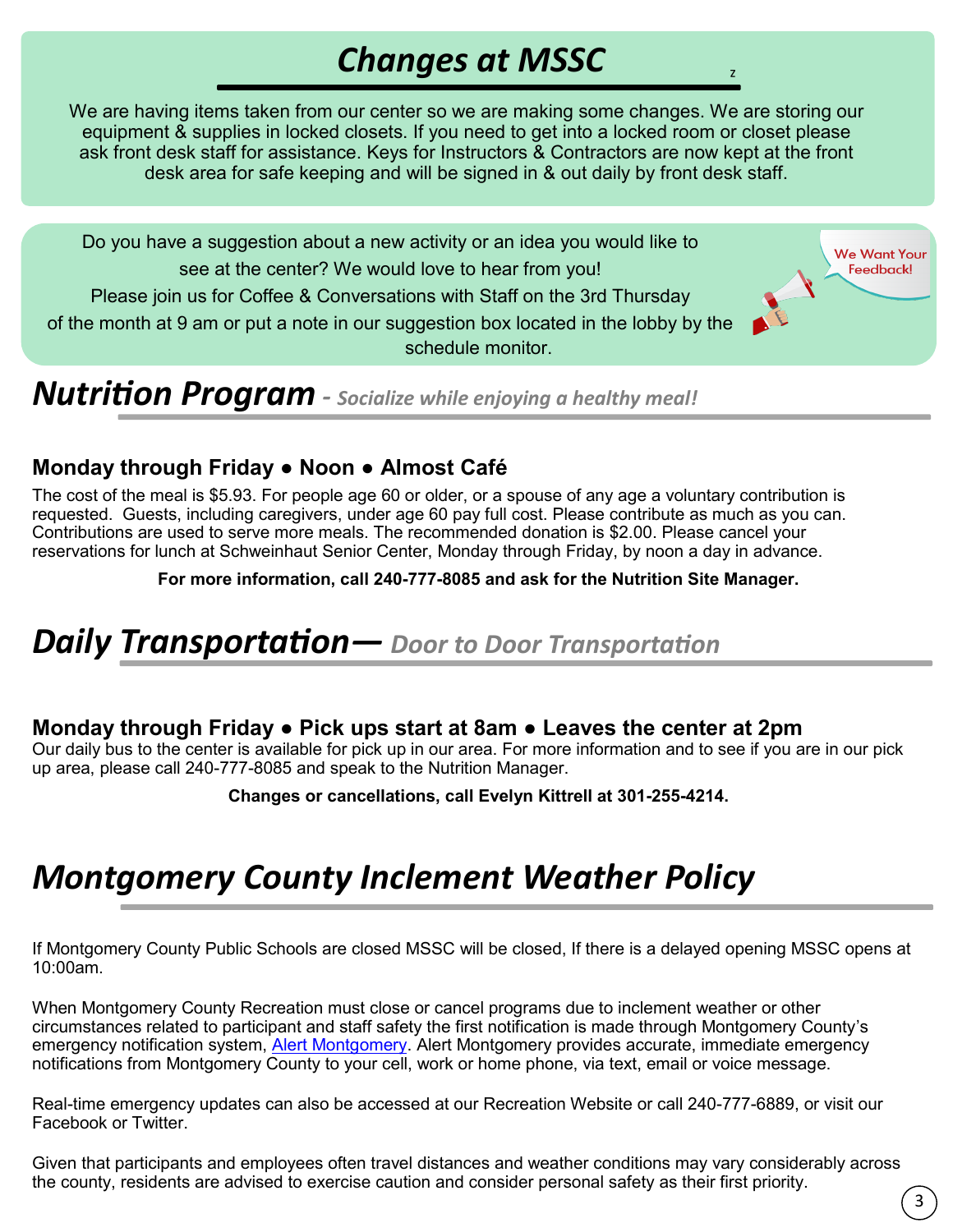# *Recurring Activities*

|                                      | <b>Activity</b>                                                                                              | Day & Time                                                | <b>Description &amp; Contact</b>                                                                                                                                                                                                                                                                                                                                                                  | Fee               |
|--------------------------------------|--------------------------------------------------------------------------------------------------------------|-----------------------------------------------------------|---------------------------------------------------------------------------------------------------------------------------------------------------------------------------------------------------------------------------------------------------------------------------------------------------------------------------------------------------------------------------------------------------|-------------------|
| A<br>R<br>Τ                          | <b>Ceramics</b><br><b>Activity #R07098-301</b><br><b>Instructor: Carol Reese</b>                             | Tues. & Thurs. from<br>$9:30a.m. - 1:00p.m.$              | A creative class where bisque and greenware<br>become art! You can purchase pieces or bring<br>your own.                                                                                                                                                                                                                                                                                          | \$20 per<br>month |
|                                      | <b>Collage Meet Up</b><br><b>Activity #R07095-307</b><br><b>Facilitator: Clare Wilson</b>                    | 2nd Mon. from<br>$1:00p.m. - 3:30p.m.$                    | Discover your creative talents and join the group<br>making collages, personal art books, and creative<br>origami. Beginners are welcome, so come and<br>get inspired by others. Bring your project or begin<br>a new one. Some materials are provided.                                                                                                                                           | Free              |
|                                      | <b>Fun with Art</b><br><b>Activity #R07052-301</b><br>Facilitator: Barbara Hunter                            | Wed. & Fri. from<br>10:00a.m. -<br>12:00p.m.              | Discover a new talent. Drawing, watercolor,<br>acrylic, pastel, etc. Bring your own supplies.                                                                                                                                                                                                                                                                                                     | Free              |
|                                      | Origami<br><b>Activity #R07096-303</b><br><b>Facilitator: Lois Dicker</b>                                    | 2nd Mon. from<br>$1:00p.m. - 3:00p.m.$                    | Learn the Japanese art of paper folding.                                                                                                                                                                                                                                                                                                                                                          | Free              |
|                                      | <b>Anne's Knitting Corner</b><br><b>Activity #R07003-303</b><br><b>Facilitator: Peggy Margaret Safa</b>      | Wed. from<br>$1:00p.m. - 3:00p.m.$                        | Group makes a variety of knitted and crocheted<br>items for area charities.                                                                                                                                                                                                                                                                                                                       | Free              |
| Е<br>D<br>U<br>C<br>A<br>Ő<br>N<br>А | <b>Book Discussion</b><br><b>Activity #R07065-302</b><br>Facilitator: Marjorie Hoffman                       | 2nd Tues, from<br>1:00p.m. - 2:30p.m.                     | The Neuroscientist Who Lost Her Mind: My Tale<br>of Madness and Recovery by Barbara K. Lipska<br>karen.maxin@montgomerycountymd.gov for<br>Zoom link.                                                                                                                                                                                                                                             | Free              |
|                                      | <b>Coffee &amp; Conversation with</b><br><b>MSSC Staff</b><br><b>Activity #R07092-303</b>                    | 3rd Thurs, from<br>$9:00a.m. - 9:45a.m.$                  | Join us for a cup of coffee or tea while we enjoy<br>an open discussion. We would like your input on<br>what programs/activities you would like to have at<br>MSSC. We will also discuss any concerns you<br>might have.                                                                                                                                                                          | Free              |
|                                      | <b>Italian Class</b><br><b>Activity #R07021-307</b><br>Instructor: Nina Baccanari                            | Weds. from<br>$1:00p.m. - 2:30p.m.$                       | Class will cover a variety of subtleties of the<br>Italian language, such as grammar, vocabulary,<br>and entertaining factors like music and stories.<br>Participants should have a working<br>knowledge of the Italian language.                                                                                                                                                                 | Free              |
|                                      | <b>Spanish Class For Beginners</b><br><b>Activity #R07015-301</b><br>Instructor: Rocio Torresano             | Thurs.from<br>10:00a.m. -<br>11:00a.m.<br>3/24/22-5/13/22 | A beginners Spanish class with the desired<br>outcome: Upon completion, participants will be<br>able to: (1)Communicate in Spanish at an<br>elementary level in the areas of reading, writing,<br>speaking, and listening. (2) Express appropriately<br>at the elementary level of proficiency use simple<br>sentences. (3) During class interact with peers in<br>Spanish at a elementary level. | Free              |
|                                      | <b>Writer's Group</b><br><b>Activity #R07058-306</b><br>Facilitators: David Lindsay &<br><b>Beverly Moss</b> | 1st & 3rd Tuesdays<br>from 10:00a.m. -<br>12:00p.m.       | Friendly and informal group where participants<br>share their essays, poems, novel excerpts,<br>commentaries, and other written works. Bring<br>anything you would like to share, and if you don't<br>have anything written, drop in to listen and<br>discuss! Class is now being held virtually -<br><b>Contact Karen at</b><br>karen.maxin@montgomerycountymd.gov for<br>Zoom link.             | Free              |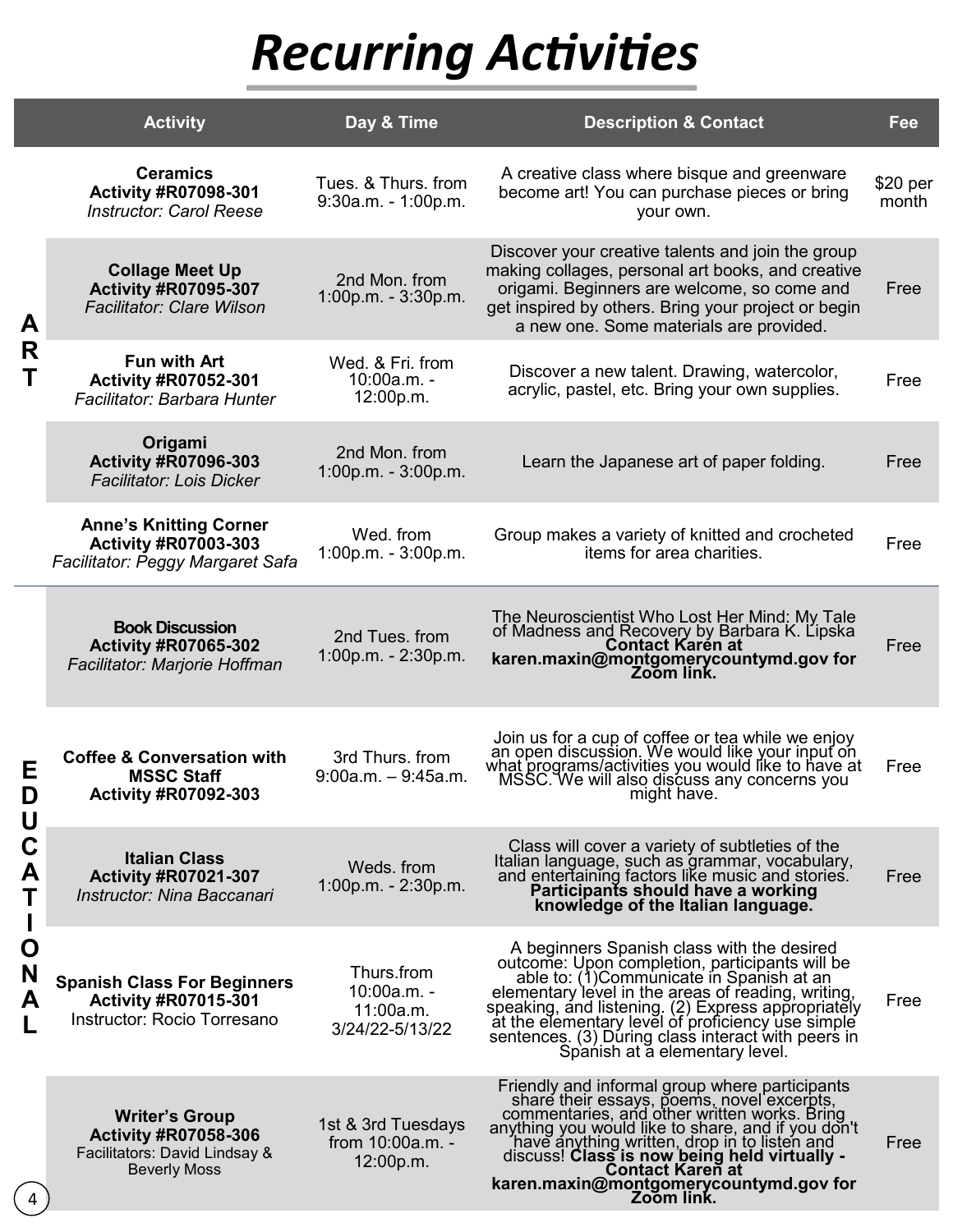|  | <b>Activity</b>                                                                                                                               | Day & Time                                                   | <b>Description &amp; Contact</b>                                                                                                                                                                                                     | Fee                    |
|--|-----------------------------------------------------------------------------------------------------------------------------------------------|--------------------------------------------------------------|--------------------------------------------------------------------------------------------------------------------------------------------------------------------------------------------------------------------------------------|------------------------|
|  | <b>Chair Stretch &amp; Strength</b><br><b>Activity #R07042-301</b><br>(Video, No Instructor)                                                  | Tues & Wed.<br>8:30am - 9:30am                               | This video guided class will improve your<br>ability to be stable, balanced, and mobile.<br>Drop-in class.                                                                                                                           | Free                   |
|  | <b>Basic Functional Balance Exercise</b><br>Instructor: Julien Elie                                                                           | Mon.<br>8:30am-9:30am<br>May 2 - May 30                      | Light exercise, focused on building posterior<br>musculature and developing core strength<br>that is critical in having a well balanced body.                                                                                        | Free                   |
|  | Kickboxing<br><b>Instructor: Larry Davis</b>                                                                                                  | Wed.<br>8:30am-9:30am<br>May 4 - May 25                      | Light exercise, focused on building posterior<br>musculature and developing core strength<br>that is critical in having a well balanced body.                                                                                        | Free                   |
|  | Low Impact<br><b>Instructor: Larry Davis</b>                                                                                                  | Fri.<br>8:30am-9:30am<br>May 6 - May 27                      | Light exercise, focused on building posterior<br>musculature and developing core strength<br>that is critical in having a well balanced body.                                                                                        | Free                   |
|  | <b>Ballroom Dance</b><br><b>Activity #R07011-301</b><br><b>Instructors: Ellen Moran &amp;</b><br><b>William Goldberg</b>                      | Wed. from<br>12:00pm - 1:00pm                                | Learn the basic steps, lead and follow, and<br>simple routines. Singles and couples<br>welcome. Followed by Let's Dance!                                                                                                             | Free                   |
|  | <b>Let's Dance</b><br>Activity #R07011-301<br>Instructors: Ellen Moran &<br><b>William Goldberg</b>                                           | Wed. from<br>$1:00$ pm - $1:30$ pm                           | Offers a time for practice and fun after our<br><b>Ballroom Dance class!</b>                                                                                                                                                         | Free                   |
|  | <b>Chair Yoga</b><br><b>Activity #R07032-305</b><br>Instructor: Joy Bartholomew                                                               | Tues. from<br>10:00am - 11:00am                              | Chair yoga is a low impact form of exercise<br>that helps improve flexibility while staying in a<br>stabilized position.                                                                                                             | Free                   |
|  | <b>Line Dancing</b><br><b>Activity #R07011-304</b><br>Instructor: Jo Ann Eng                                                                  | Sat. from<br>10:30 am - $2:00 \text{pm}$                     | Learn how to line dance while having fun.<br>These classes will keep you moving.                                                                                                                                                     | Free                   |
|  | Holy Cross Hospital &<br>Kaiser Permanente Presents<br><b>Senior Fit</b><br><b>Instructor: Mike Werle</b>                                     | Sat. from<br>$9:30$ am - 10:15am                             | Focus on increasing strength and muscle<br>endurance while improving balance and<br>flexibility. Call 301-754-8800 to register.<br>Must complete form prior to participating.                                                        | Free                   |
|  | Tai Chi Chuan<br><b>Activity #R07025-306</b><br>Instructors: Glenn Moy (Tues.)<br>& Kirk Talbott (Fri.)                                       | Tues. & Fri. from<br>$1:30$ pm - $2:30$ pm                   | An ancient system of physical and mental<br>harmony; an exercise that emphasizes<br>relaxation, balance, and coordination.                                                                                                           | Free                   |
|  | <b>The Pickleball Experience</b><br><b>Activity #R07091-302</b><br><b>Instructor: Coach Brad Praleg</b>                                       | Thurs.<br>2:30pm- 4:00 p.m.<br>May 26 - July 29              | Learn how to play and the rules, then take<br>your new skills to the court. Sign up at front<br>desk space is limited, more sessions to<br>come.                                                                                     | Free                   |
|  | Qi Gong<br><b>Activity #R07059-302</b><br>Instructors: Mike Kornely &<br>Julia Schuker                                                        | Sat. from<br>12:00pm - 1:00pm                                | Aim to relax your body, calm your mind, and<br>refresh your heart with easy exercises.                                                                                                                                               | Free                   |
|  | <b>Yin Yoga</b><br><b>Activity #R07032-306</b><br>Instructor: Adina Crawford                                                                  | Sat. from<br>$9:30$ am - 10:30am<br>Session 4/30 - 6/18      | This beginner-friendly class will help you find<br>peace both in body and in mind, focusing on<br>poses and stillness that improve the health of<br>critical joints. <i>Please bring your own mat,</i><br>towel, and pillow.         | Free                   |
|  | <b>Brenda's Walking Group</b><br><b>Activity #R07082-311</b><br>Facilitator: Brenda Harding (Wed,)<br>Karen Maxin (Fri.)                      | Wed. and Fri. from<br>10:00am - 11:00am                      | Join us for a fun, invigorating walk through<br>the park with an MSSC staff person. Wear<br>comfortable clothes, walking shoes and bring<br>your water bottle. Keep an eye out for future<br>walks to other parks & gardens in MoCo. | Free                   |
|  | <b>Encore Chorale</b>                                                                                                                         | Mon. from<br>10:00am - 12:00pm                               | For more info, call 301-261-5747 or visit<br>www.encorecreativity.org.                                                                                                                                                               | Free                   |
|  | <b>Seasoned Players Activity</b><br>#R07080-304<br><b>Facilitator: Helen Cothran</b>                                                          | 1st & 3rd Wed.<br>from<br>1:30pm - 3:00pm                    | Come rehearse songs and/or line dances to<br>perform at nursing homes and seniors<br>centers.                                                                                                                                        | Free                   |
|  | Folklore Society of Greater Washington<br>Presents<br><b>Song Circle</b><br><b>Activity #R07080-303</b><br><b>Facilitator: Fred Stollnitz</b> | In Person or Zoom<br>3rd Tues from<br>$1:30$ pm - $3:30$ pm. | Song Circle is about group singing, not talent.<br>Everyone is welcome to sing or just listen.<br>Words are provided; no need to read music.<br>Contact FSGW.org/song-circles for<br>information to join.                            | Free<br>5 <sup>2</sup> |

**M U S I C**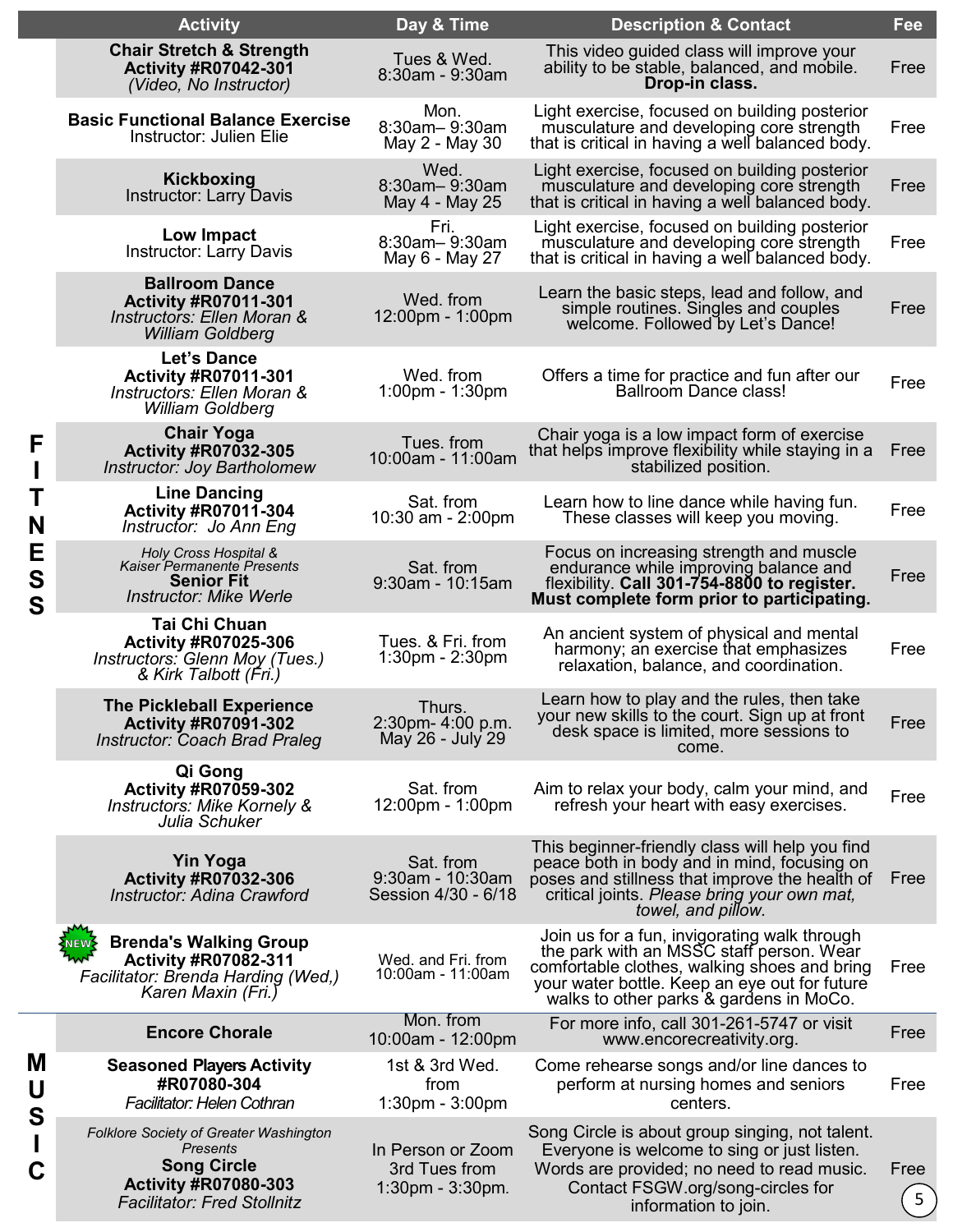|                  | <b>Activity</b>                                                                                                                                                   | Day & Time                                                      | <b>Description &amp; Contact</b>                                                                                                                                                                                                                                   | Fee  |
|------------------|-------------------------------------------------------------------------------------------------------------------------------------------------------------------|-----------------------------------------------------------------|--------------------------------------------------------------------------------------------------------------------------------------------------------------------------------------------------------------------------------------------------------------------|------|
|                  | <b>BINGO!</b><br><b>Activity #R07085-302</b><br>Facilitator: Linda Disharoon                                                                                      | Mon. & Thurs. from<br>10:30am - 11:30am                         | Win prizes and have fun!<br>Maximum two cards per person.                                                                                                                                                                                                          | \$1  |
| G                | <b>Pinochle Card Game</b><br><b>Activity #R07099-301</b><br><b>Facilitator: George Kelly</b>                                                                      | Wed. from<br>1:00pm - 3:00pm                                    | Come learn the skill of Pinochle, a trick-taking<br>and melding card game with components<br>similar to Bridge, Euchre, Spades, and Hearts.                                                                                                                        | Free |
| A<br>M<br>Е<br>S | <b>Scrabble Tips &amp; Tricks</b><br><b>Activity #R07099-302</b><br><b>Facilitator: Marcia Bowens</b>                                                             | Mon. from<br>11:00am - 12:00pm                                  | Scrabble is a perfect word finder, which also<br>helps in fighting Alzheimer's. Former Scrabble<br>tournament player will demonstrate how to get<br>the most out of each rack. You will be<br>surprised how many words you can find in<br>certain sets of letters. | Free |
|                  | <b>Chess Club</b><br><b>Activity #R07110-301</b><br><b>Facilitator: Clifford DuThinh</b>                                                                          | 1st, 2nd, 4th Thurs.<br>1:00pm - 2:00pm                         | Chess is one of the oldest and most popular<br>board games. It is played by two opponents on<br>a checkered board. The objective of the game<br>is to capture the opponent's king. Beginners<br>are welcome.                                                       | Free |
| Н<br>Е           | <b>EW</b> The Affiliated Sante Group Presents<br><b>Support Group for Grieving</b><br><b>Activity #R07076-303</b><br>Facilitator: Suzanne LaFauce,<br><b>LGPC</b> | Mon. from<br>$1:00$ pm - $2:00$ pm.<br>Starting 5/16            | Have you experienced the loss of a loved one?<br>We are here to offer support with the guidance<br>of Senior Services LGPC Therapist Suzanne<br>LaFauce. Let us help you through the difficult<br>days while you allow yourself to grieve in a<br>healthy way.     | Free |
| A                | <b>Maximizing The Quality of Life</b><br><b>Activity #R07043-302</b><br>Facilitator: Edie Mahlmann,<br>LCSW.                                                      | Thurs. from<br>11:00am - 12:00pm                                | A support group that confronts the challenges<br>and options that are present in the process of<br>aging.<br>Group is looking for new members.                                                                                                                     | Free |
| Т<br>Н           | <b>Nutrition 101</b><br><b>Activity #R07024-303</b><br>Facilitator: Josephine Tsobgni<br>Djoukeng, Ph.D.                                                          | Tues. from<br>1:30pm - 2:30pm<br>Tues. from<br>1:00pm - 2:00pm  | Join nutritionist and Certified Wellness Wave<br>Life Coach, Josephine, to discuss how to be<br>your best healthy self.                                                                                                                                            | Free |
| <b>SERVICES</b>  | <b>Senior Services in</b><br><b>Montgomery County</b><br>Facilitator: Anita Joseph                                                                                | 2nd Tues. from<br>10:30am - 11:30am                             | Call 240-777-1062 to make an appointment<br>for information about senior services,<br>assistance in obtaining services/benefits, and<br>education about offerings available to seniors.                                                                            | Free |
|                  | <b>Beginner Pickleball</b><br><b>Activity #R07091-301</b>                                                                                                         | Fri. from<br>10:30am - 12:00pm                                  | Pickleball is a racquet sport that combines<br>elements of badminton, tennis and table tennis.                                                                                                                                                                     | Free |
| S<br>P           | <b>Billiards</b><br><b>Activity #R07103-301</b>                                                                                                                   | M-F 8:00am-4:00pm<br>Sat. 9:00am -3:00pm                        | Come on in and join us for a game of Billiards.<br>Pool Room is open to everyone during center<br>hours.                                                                                                                                                           | Free |
| O<br>R<br>T      | <b>Intermediate Pickleball</b><br><b>Activity #R07091-302</b>                                                                                                     | Mon. from<br>12:00pm - 2:00pm                                   | Suitable for players that know the rules and<br>have mastered the basic shots of the game.                                                                                                                                                                         | Free |
| S                | <b>Table Tennis</b><br>Mon Activity #R07097-301<br><b>Fri Activity #R07097-302</b>                                                                                | Mon. from<br>12:00pm - 2:05pm<br>Fri. from<br>10:30am - 12:00pm | Ping Pong is a sport in which two or four<br>players hit a lightweight ball back and forth<br>across a table using small paddles.                                                                                                                                  | Free |